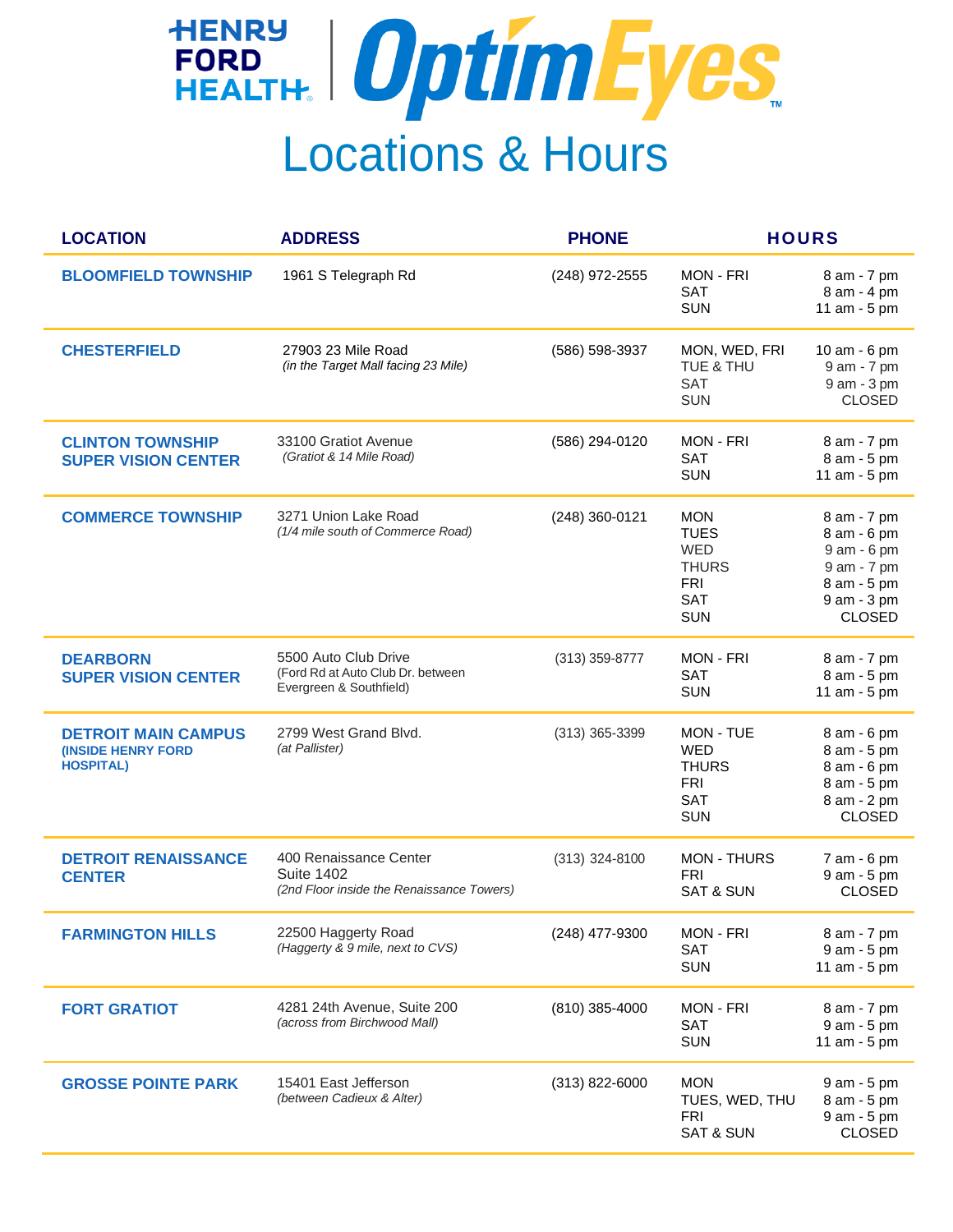| <b>LOCATION</b>                                       | <b>ADDRESS</b>                                                                       | <b>PHONE</b>     |                                                                                                   | <b>HOURS</b>                                                                                            |
|-------------------------------------------------------|--------------------------------------------------------------------------------------|------------------|---------------------------------------------------------------------------------------------------|---------------------------------------------------------------------------------------------------------|
| <b>LAKE ORION</b>                                     | 684 S. Lapeer Road<br>(north of Clarkston Road)                                      | (248) 693-3380   | <b>MON - FRI</b><br><b>SAT</b><br><b>SUN</b>                                                      | 8 am - 7 pm<br>9 am - 5 pm<br>11 am - 5 pm                                                              |
| <b>MILFORD</b>                                        | 516 Highland Avenue<br>(Prospect Hill Plaza by Kroger)                               | (248) 684-1229   | MON - TUES<br>WEDS - THU<br><b>FRI</b><br><b>SAT</b>                                              | 9 am - 6 pm<br>9 am - 7 pm<br>9 am - 6 pm<br>9 am - 3 pm                                                |
| <b>MONROE</b>                                         | 504 N. Telegraph Road<br>(on Telegraph, north of M50)                                | (734) 243-2020   | <b>MON</b><br><b>TUES - FRI</b><br><b>SAT</b><br><b>SUN</b>                                       | 10 am - 7 pm<br>9 am - 6 pm<br>9 am - 1 pm<br><b>CLOSED</b>                                             |
| <b>PLYMOUTH</b>                                       | 40895 Ann Arbor Road<br>(Corner of Haggerty Road<br>& Ann Arbor Road)                | (734) 233-6300   | <b>MON - FRI</b><br>SAT<br><b>SUN</b>                                                             | 8 am - 7 pm<br>9 am - 5 pm<br>11 am - 5 pm                                                              |
| <b>ROYAL OAK</b>                                      | 110 East Second Street<br>(inside the new Henry Ford Medical Center,<br>first floor) | (248) 951-0100   | <b>MON - FRI</b><br>SAT<br><b>SUN</b>                                                             | 8 am - 7 pm<br>8 am - 4 pm<br>10 am - 4 pm                                                              |
| <b>SHELBY TOWNSHIP</b>                                | 2025 25 Mile Road<br>(25 Mile Road & Dequindre)                                      | (248) 651-3937   | <b>MON</b><br><b>TUES</b><br><b>WED</b><br><b>THURS</b><br><b>FRI</b><br><b>SAT</b><br><b>SUN</b> | 9 am - 6 pm<br>9 am - 7 pm<br>9 am - 6 pm<br>9 am - 7 pm<br>9 am - 6 pm<br>9 am - 3 pm<br><b>CLOSED</b> |
| <b>SOUTHFIELD SUPER</b><br><b>VISION CENTER</b>       | 29350 Southfield road<br>(north of 12 Mile)                                          | (248) 647-9790   | MON - FRI<br>SAT<br><b>SUN</b>                                                                    | 8 am - 7 pm<br>8 am - 5 pm<br>11 am - 5 pm                                                              |
| <b>STERLING HEIGHTS</b><br><b>SUPER VISION CENTER</b> | 44987 Schoenherr<br>(SW corner of Hall Road & Schoenherr)                            | (586) 247-5910   | <b>MON - FRI</b><br>SAT<br><b>SUN</b>                                                             | 8 am - 7 pm<br>8 am - 5 pm<br>11 am - 5 pm                                                              |
| <b>TAYLOR</b><br><b>SUPER VISION CENTER</b>           | 22395 Eureka Road<br>(across from Southland Mall)                                    | (734) 324-0996   | <b>MON - FRI</b><br><b>SAT</b><br><b>SUN</b>                                                      | 8 am - 7 pm<br>8 am - 5 pm<br>11 am - 5 pm                                                              |
| <b>TROY</b><br><b>SUPER VISION CENTER</b>             | 735 John R Road<br>(between 14 & 15 Mile Roads)                                      | $(248)$ 951-0000 | <b>MON - FRI</b><br><b>SAT</b><br><b>SUN</b>                                                      | 8 am - 7 pm<br>8 am - 5 pm<br>11 am - 5 pm                                                              |
| <b>WEST BLOOMFIELD</b><br><b>SUPER VISION CENTER</b>  | 6530 Farmington Road,<br>Suite 300<br>(SW corner of Farmington & Maple)              | $(248)$ 661-5100 | MON - FRI<br><b>SAT</b><br><b>SUN</b>                                                             | 8 am - 7 pm<br>8 am - 5 pm<br>11 am - 5 pm                                                              |